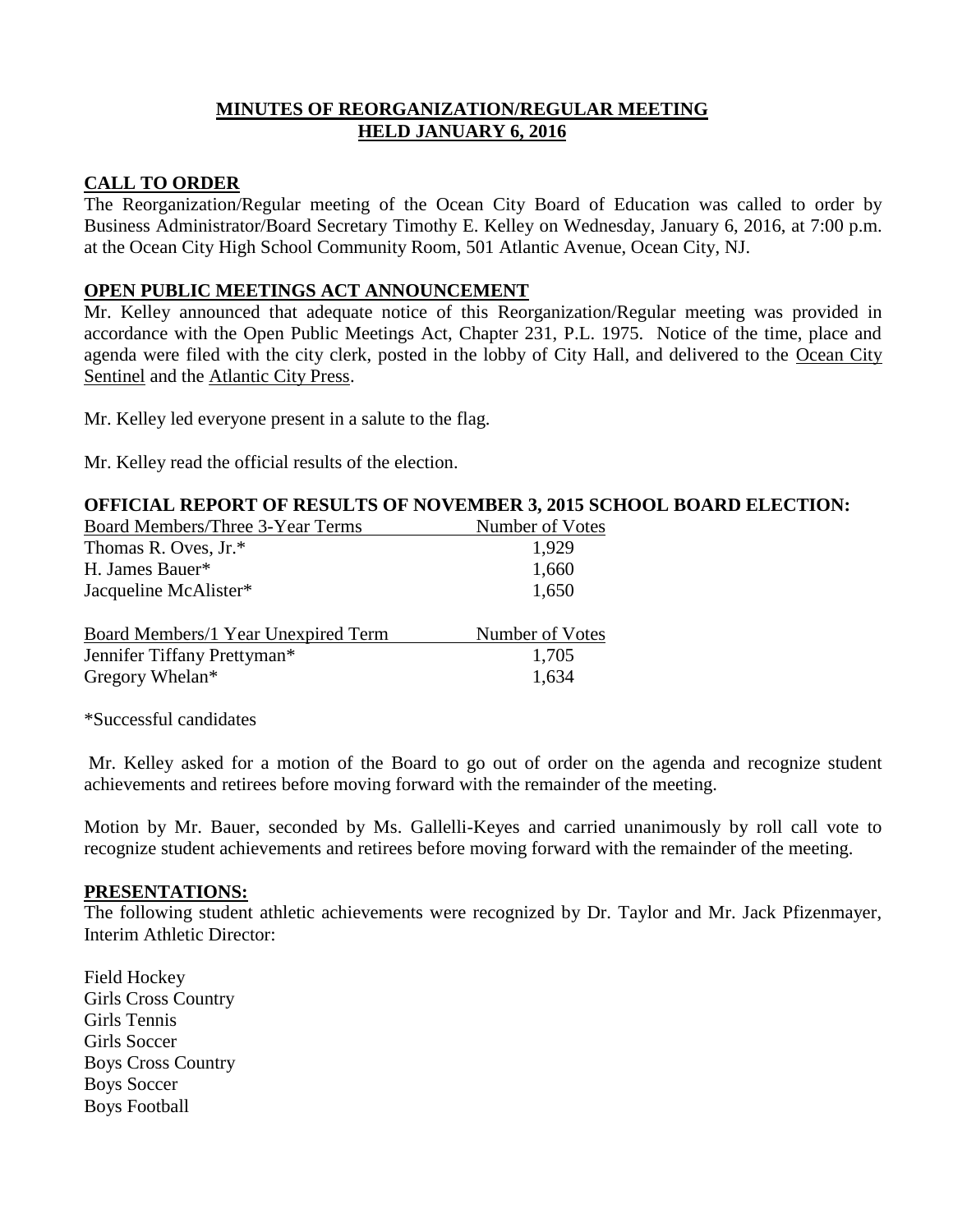Dr. Taylor also recognized A.J. Nordt for retiring as the District Facilities Manager. Mr. Nordt also addressed the Board regarding his retirement.

### **ADMINISTRATION OF OATH OF OFFICE TO NEWLY ELECTED BOARD MEMBERS:**

H. James Bauer, Jacqueline McAlister, Thomas R. Oves, Jr. for three-year terms and J. Tiffany Prettyman and Gregory Whelan for one-year terms.

#### **ADMINISTRATION OF OATH OF OFFICE TO OCEAN CITY BOARD REPRESENTATIVES FROM UPPER TOWNSHIP:** Kristie Chisholm, William Holmes and Fran Newman for one-year terms.

### **ROLL CALL OF MEMBERS**

On roll call, members present were Jon Batastini, H. James Bauer, Kristie Chisholm, Joseph S. Clark, Jr., Cecilia Gallelli-Keyes, William Holmes, Michael James, Jacqueline McAlister, Fran Newman, Thomas R. Oves, Jr., J. Tiffany Prettyman and Gregory Whelan. Also present were Kathleen Taylor, Ed.D., Superintendent, Timothy E. Kelley, Business Administrator/Board Secretary, Michael Stanton, Esquire and Daniel Tumolo from Sea Isle City. Member absent was Student Representative Minh Vu. There were members of the public present.

Mr. Kelley opened nominations for Board President.

### **NOMINATION AND ELECTION OF PRESIDENT:**

Motion by Mr. Bauer, seconded by Mr. Batastini to nominate Mr. Joseph Clark for the position of President.

There were no further nominations.

Motion by Mr. Bauer, seconded by Ms. Gallelli-Keyes to close the nominations.

Motion carried unanimously by roll call vote (Ocean City Representatives Only) to elect Mr. Clark as Board President.

Mr. Clark took the chair and presided for the remainder of the meeting.

Mr. Clark opened nominations for the office of Board Vice President.

### **NOMINATION AND ELECTION OF VICE PRESIDENT:**

Motion by Mr. Bauer, seconded by Mr. Whelan to nominate Mr. Thomas Oves for the position of Board Vice President.

There were no further nominations.

Motion by Mr. Bauer, seconded by Ms. Gallelli-Keyes to close the nominations.

Motion carried unanimously by roll call vote (Ocean City Representatives Only) to elect Mr. Oves for Board Vice President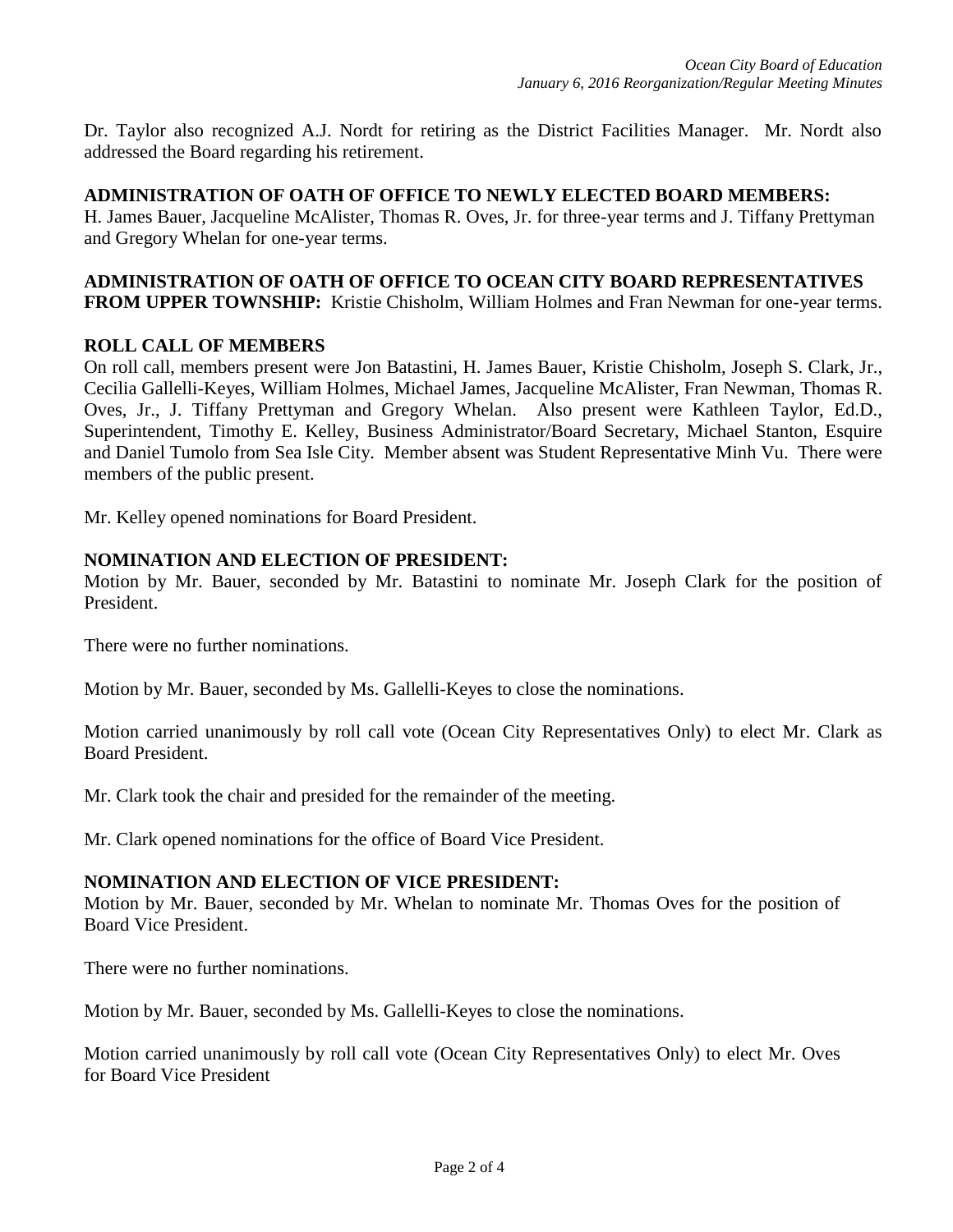### **TERMS OF BOARD MEMBERS:**

| Jon D. Batastini                            | Term Expires in 2017 |
|---------------------------------------------|----------------------|
| J. Tiffany Prettyman                        | Term Expires in 2017 |
| Gregory Whelan                              | Term Expires in 2017 |
| Joseph S. Clark, Jr.                        | Term Expires in 2018 |
| Cecilia Gallelli-Keyes                      | Term Expires in 2018 |
| Michael A. James                            | Term Expires in 2018 |
| H. James Bauer                              | Term Expires in 2019 |
| Jacqueline A. McAlister                     | Term Expires in 2019 |
| Thomas R. Oves, Jr.                         | Term Expires in 2019 |
| <b>Upper Township Board Representatives</b> |                      |
| Kristie Chisholm                            | Term Expires in 2017 |

erm Expires in 2017 William Holmes Term Expires in 2017 Fran Newman Term Expires in 2017

### **H. REORGANIZATION AGENDA**

## *Motion by Ms. Gallelli-Keyes, seconded by Mr. Holmes and carried unanimously by roll call vote, the Board of Education approved the following recommendations.*

- 1. Renewal of Code of Ethics (Attachment #H.1) The Board approves the "Code of Ethics for School Board Members" and each Board member shall complete and return the "Acknowledgement of Receipt, Code of Ethics for School Board Members" to the Business Office no later than January 20, 2016.
- 2. Time and Place of Board of Education Meetings (Attachment #H.2) The Board approves the following Board Meeting dates for January 20, 2016 through January 4, 2017, to be held in the Ocean City High School Community Room, except as noted below, starting at 7:00 p.m. except as noted below:

Wednesday, January 20, 2016 Monday, February 8, 2016 (Joint Retreat with Sending Districts, 6:30 p.m., High School Library) Wednesday, February 24, 2016 Wednesday, March 16, 2016 Wednesday, April 27, 2016 (Regular Meeting/Public Hearing) Wednesday, May 25, 2016 Wednesday, June 22, 2016 Wednesday, July 20, 2016 Wednesday, August 24, 2016 Wednesday, September 28, 2016 Wednesday, October 19, 2016 Wednesday, November 16, 2016 Wednesday, December 14, 2016 Wednesday, January 4, 2017 (Reorganization/Regular Meeting)